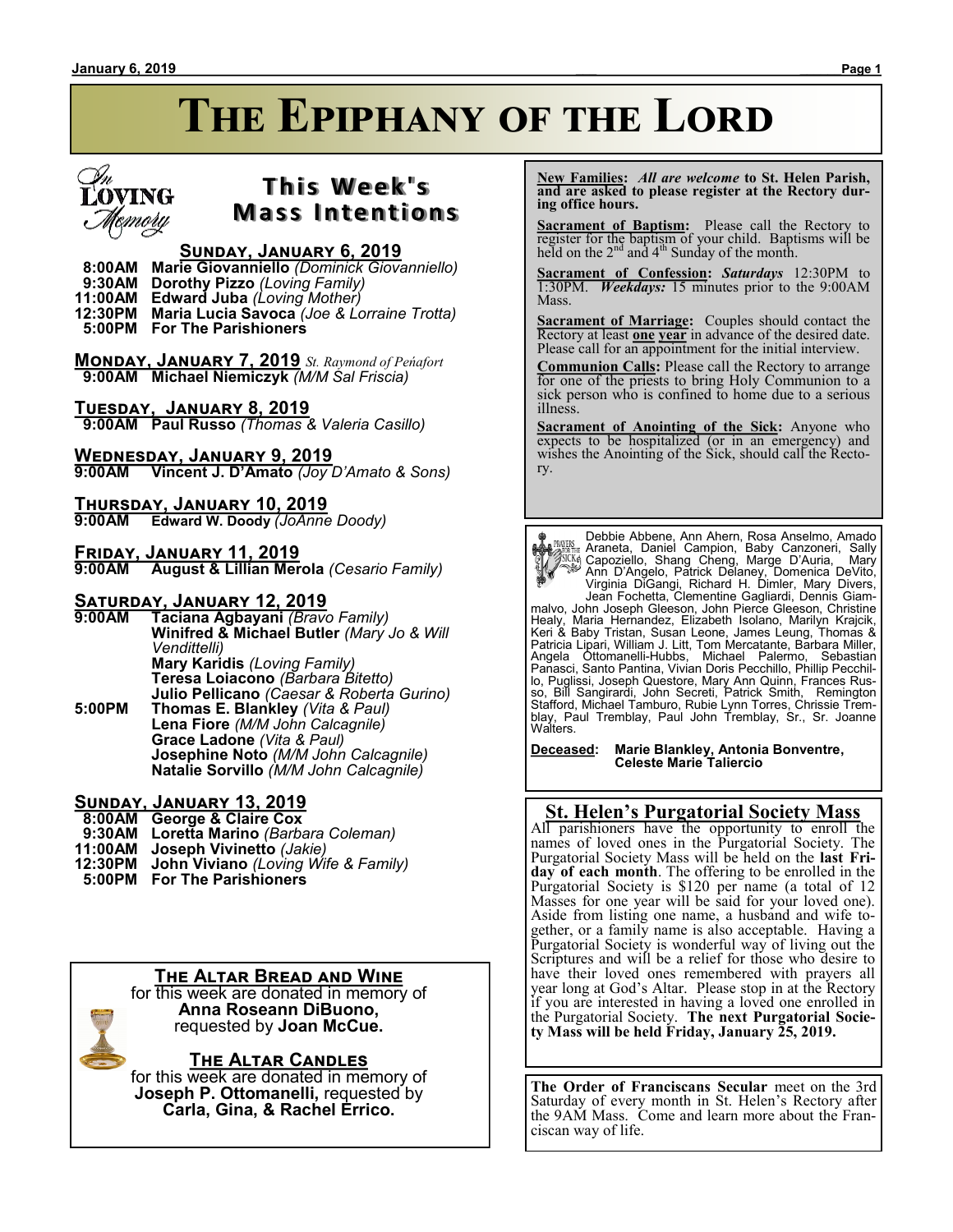# **WITNESSES OF MERCY**



Our new parish program, Witnesses of Mercy, is off to a good start. We have approximately 10 volunteers who are willing to spend some quality time with our homebound or elderly parishioners.

The Witness of Mercy program is a group of trained volunteers who will have close personal contact with parishioners who are unable to leave their homes due to illness or age. This will be done by visits or by telephone. We will be the link between the parish and the parishioners so that all needed information can be shared by both. This will let the affected parishioners know they have not been left on their own and will have someone on which to rely.

If you know of any person (or yourself) who is sick or homebound and would like to have a Witnesses of Mercy volunteer from our parish visit with them, please contact Patricia Rizzo McCabe at (917) 312-7072, or email her at goodrecords1@verizon.net. *Wish to volunteer? Contact us!*

### **46th Annual March for Life Washington, DC**

### **Friday, January 18, 2019**

*Theme: Unique From Day One*

A bus will depart from Rockaway, leaving from Saint Francis de Sales Church *(Beach 129th Street and Rockaway Beach Boulevard)* at 7:00AM (immediately after the 6:30AM Mass). Cost is \$25 per adult *(no charge for children under 13).* **Reserve your Seat by Wednesday, January 16th!** Contact: Rita Hayden at 718-570-7908. *Young people and families are especially encouraged to take part in the March for Life!*  Interested in helping defray the cost of the bus? Contact Rita Hayden. Checks payable to: Saint Francis de Sales Church.

#### **March for Life Website: http://marchforlife.org/mfl-2019/**

### **Memorials Available**

Many times people come to the Rectory inquiring about memorials they can give to a family who has lost a loved one. The following are available:

- **Altar Bread, Altar Wine, Altar Candles or the Sanctuary Candle** in memory of a loved one for one week (\$50.00 each).
- **Votive Candles** for one year (\$100.00).
- A leaf permanently placed on the **Tree of Life** (\$350.00).
- A plaque permanently placed on the **Anniversary Wall**  (\$350.00).

**For further information, call or visit the Rectory.**

### **GOOD SHEPHERD STATUE**



We would like to thank **Maureen Brosky** who kept the statue this past week. Anyone interested in keeping the statue in their home and praying for vocations for one week should contact the Rectory.

### **CATHOLIC CHARITIES NEIGHBORHOOD SERVICES HOWARD BEACH SENIOR CENTER**



The Center is located at 155-55 Cross Bay Blvd., across from Stop N Shop on Cross Bay Blvd. Seniors aged 60 and older are invited to become members. Activities and services are offered Monday-Friday from 9:00AM to 4:00PM. Every day delicious and nutritious full, hot lunches are catered by Russo's on the Bay (\$2 donation requested).

**Wednesdays** 10:00-11:00AM: **Zumba** with Elaine **Fridays** 10:30-11:30AM: **Yoga** with Charlie Roemer

**Mondays** 9:30-10:30AM: **Tai Chi** with Elaine Fleischman **Mondays** 10:45-11:45AM: **Chair Aerobics** with Charlie Roemer **Tuesdays** 9:30-10:30AM: **Movement Exercise** with Millie **Thursdays** 9:30-10:30AM: **Movement Exercise** with Millie **Fridays** 9:30-10:30AM: **Cardio Exercise** with Dwayne



**For further information, contact Rosalie at 718-738-8100.**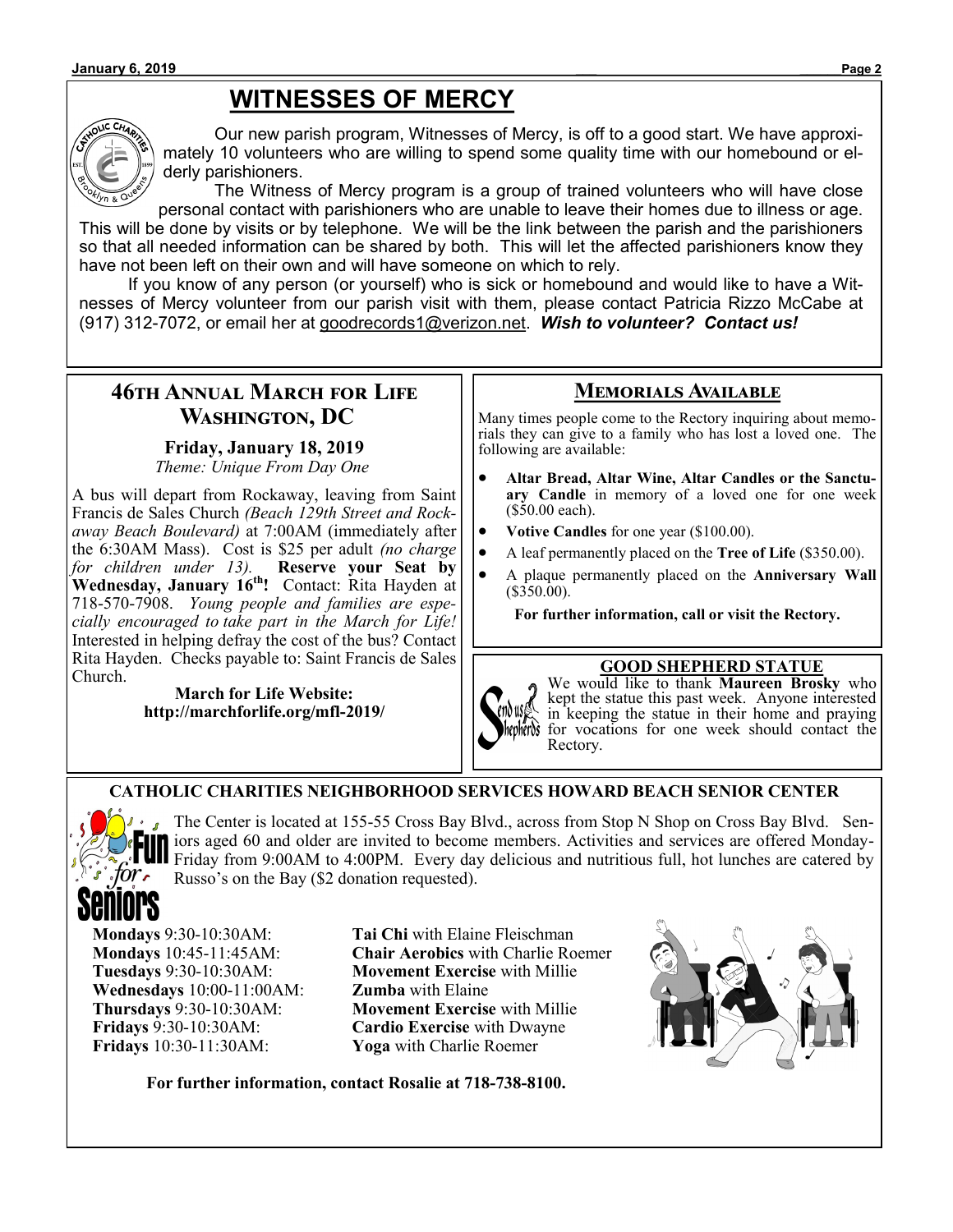#### **January 6, 2019 \_\_\_ \_\_\_\_\_\_Page 3**

## **6th Annual Bishop Ignatius Catanello Memorial Dinner**



### **Saturday, March 30, 2019**

Immaculate Conception Center 7200 Douglaston Parkway, Douglaston, NY **Mass at 6:00PM in the Chapel Dinner and dancing at 7:00PM in the Reception Hall. All are welcome!**

Tickets are \$75 per person (open bar included) and must be purchased by March 25th. Checks are to be made payable to "Holy Family/Bishop Ignatius Catanello Knights of Columbus" (please note "Bishop's Dinner" on memo line) and should be mailed to Holy Family Parish, 175-20 74th Ave., Fresh Meadows, NY 11366. For more information please call Peter Petrino at (347) 267-7614.

### **Saint Helen Religious Education Program Christian of the Month**

These students regularly attended and actively participated in religion classes seeking knowledge of God. In addition, these students gave witness by treating others with the kindness and compassion of Jesus.

**October 2018**

#### **Kindergarten**

Gianluca Perricone

#### **First Grade** Joseph Caputo

Gabriella Deodato Addison Dove Gabriel Freeburg Robert Pavis Adriana Sinacori

Joseph Albright Gabriella Cirabisi Analia Diaz Salvatore Grindjan

**Third Grade** Isabella Rufrano Alexander Terrana Giana Tripiccione Michael Zych

Elizabeth Pulsonetti Joseph Puidokas Francesca Tutino

#### **Fifth Grade**

Francesca Buccellato Maryann Corozzo Drew Kessler Jaylise Soto William Spallone

### **Second Grade**

**Fourth Grade** Emma Albright **Sixth Grade**

Maria DiMeo Marina Maniaci

### **November 2018**

**Kindergarten** Madison Michele Errico

**First Grade** Lily Rea Lazaro Lilianna Montalbano Justin Salcedo Richard Seemangall Emilia Spitzer Andrew Trinchese

**Second Grade**

Giuliana Falcone Ariana Gomez Julianna Piazza Lily Ann Russo Edward Skrobacz

#### **Third Grade**

Angelina Caputo Kiara D'Adamo Luke Klein Paolo Nacherlilla Ariana Nonnato Emily Ramnarace

**Fourth Grade** Luca Bongiovi

Daniella Lazzaro Analia Leonardi Antonio Tocco

**Fifth Grade** Nicholas Fernández Deborah Murphy Kimberly Piazza Jeremy Salcedo

**Sixth Grade** Peter Andrejczuk Mia Grace Bruno Olivia Trocchia

### **Seventh Grade**

Frank Coraci Bianca Deodato Anthony Masullo Gianna Richardson Andrew Vargas

**RCIC** Sophie Naranjo

Santino Corda Aidan Wickers

### **Seventh Grade**

Zidanni Clerigo Ava Maldari Joseph Riggi Andrew Stipanovic

**RCIC** Isabella Flores Benjamin Spitzer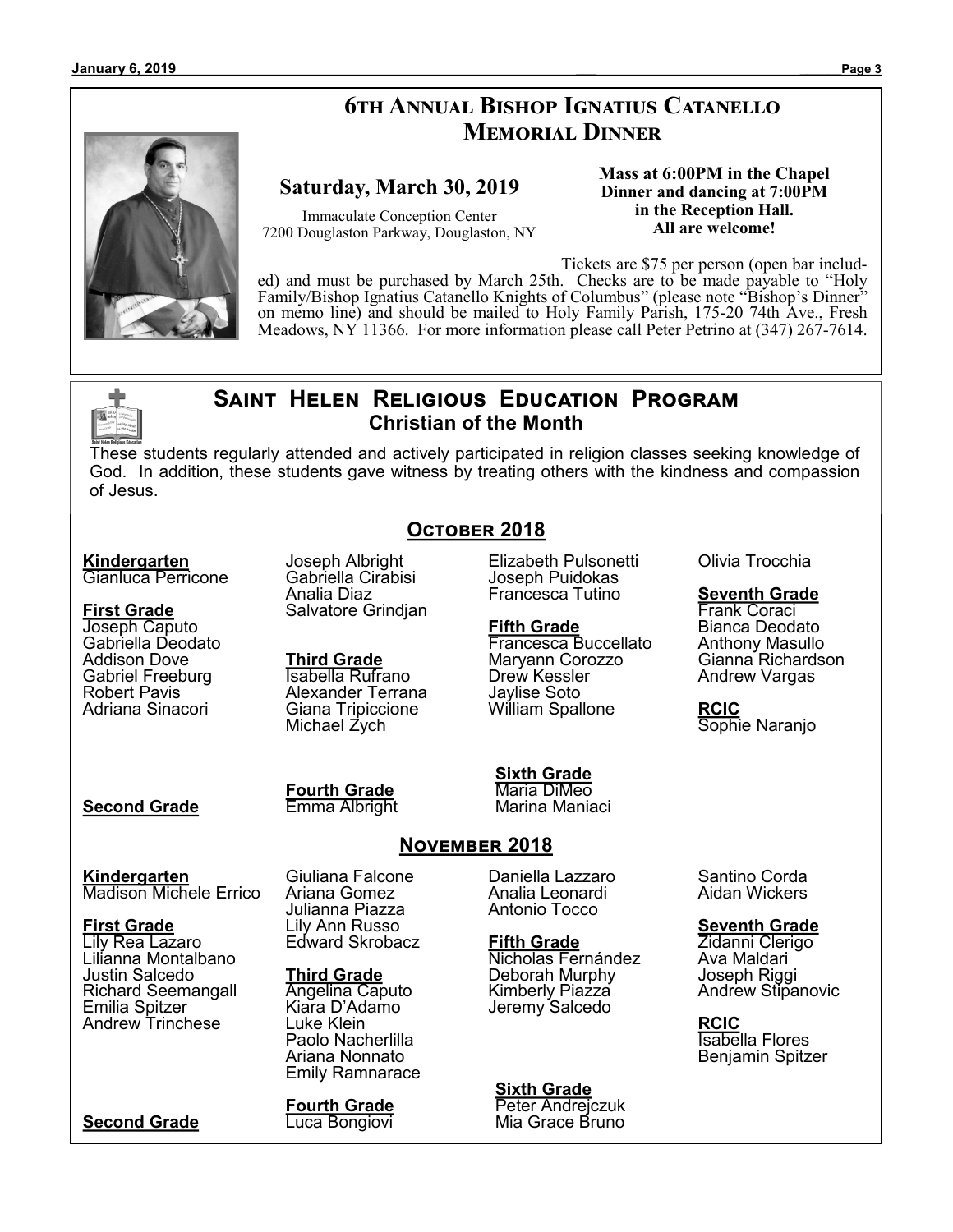

Parents seeking Baptism for their children *who live within the territory of St. Helen Parish* are asked to register as members of the parish before requesting an initial interview for Baptism. Registration is easily done at the parish office anytime during business hours.

Parents seeking Baptism for their children *who live outside the territory of St. Helen Parish* are asked to obtain a letter from the parish in which they live authorizing the Baptism to take place at St. Helen.

Initial meetings with parents seeking Baptism for their children **who have already been born** will normally take place **on the second Wednesday of each month from 7:00–9:00PM and on the fourth Saturday of each month from 10:00AM–12:00PM.**

**Upcoming Mornings of Preparation Required Before a Baptism**

(*All begin at the 11:00AM Mass and continue in the Msgr. McGinness Room)*: **January 13 & 27—February 10 & 24.**

**Upcoming Schedule for Baptisms** (*All begin at 2:00PM)*: **January 13 & 27—February 10 & 24.**

**Please call 718-738-1616 for more information and/or to schedule an appointment.**

**Rosary for Peace…New Place, New Time**

The Rosary for Peace, sponsored by the Saint Helen Secular Franciscan Fraternity, takes place in the Church at 6:30PM every Wednesday. The group prays for our Blessed Mother's intercession to end violence (both domestic and civil) and the persecution of Christians throughout the world. All parishioners are invited to join us. We welcome anyone willing to lead a decade of the Rosary in a language other than English.

**St. Helen's Support Group for the Physically Challenged** meets the first and third Wednesday of every month at 1:30PM in the Rectory meeting room. All are invited. For further information please call Joan at (718) 848-9173.



*Are you new to St. Helen Parish?*

If so, please remember to stop in at the Rectory to register your family!



**In cooperation with Pioneer Safety Solutions, St. Helen's Church will once again offer The American Red Cross Approved Adult and Pediatric First-Aid, CPR and AED Course next Saturday, January 12, 2019 from 10AM – 4PM in the Rectory Meeting Room.**

The Adult and Pediatric First Aid/CPR/AED course incorporates the latest science and teaches students to recognize and care for a variety of first aid emergencies such as burns, cuts, scrapes, sudden illnesses, head, neck, back injuries, heat and cold emergencies and how to respond to breathing and cardiac emergencies to help victims of any age - adults (about 12 years and older) and pediatric (infants and children up to 12 years of age). Students who successfully complete this course will receive an American Red Cross certificate for Adult and Pediatric First Aid/ CPR/AED valid for two years.

**Class is open to anyone 16 years of age or older.** The fee for the Full Course is \$115 (class includes instruction videos and breaks). The Adult & Pediatric CPR/AED Course runs from 10AM–1:30PM. The fee is \$75. To reserve a seat for the Class please complete the form at the bottom and bring it to the Rectory office to register and pre-pay (checks should be made payable to Pioneer Safety Solutions). Please arrive by 9:45AM on date of class.

**\*\*PIONEER SAFETY IS A LICENSED TRAINING PROVIDER WITH THE AMERICAN RED CROSS\*\***

|                | <b>REGISTRATION FORM</b><br><b>Adult and Pediatric First Aid/CPR/AED Course</b><br>Saturday January 12, 2019 10AM – 4PM in St. Helen Rectory Meeting Room |                                                                                                                                                                                                                          |       |          |  |
|----------------|-----------------------------------------------------------------------------------------------------------------------------------------------------------|--------------------------------------------------------------------------------------------------------------------------------------------------------------------------------------------------------------------------|-------|----------|--|
| Name:          |                                                                                                                                                           |                                                                                                                                                                                                                          |       |          |  |
| Address:       | <b>Street</b>                                                                                                                                             | City                                                                                                                                                                                                                     | State | Zip Code |  |
| Tel/Cell $#$ : |                                                                                                                                                           | Email:                                                                                                                                                                                                                   |       |          |  |
|                |                                                                                                                                                           | Important: Students should not actively participate in training sessions if they have dermatologic lesions on<br>the hands or in oral or circumoral areas; are known to be hepatitis B carriers; have upper-respiratory- |       |          |  |

**traction infections or AIDS (or evidence of HTLV III/LAV infection); or the student has reason to believe that he or she has been exposed to, or is in the active stage of, any infectious process.**